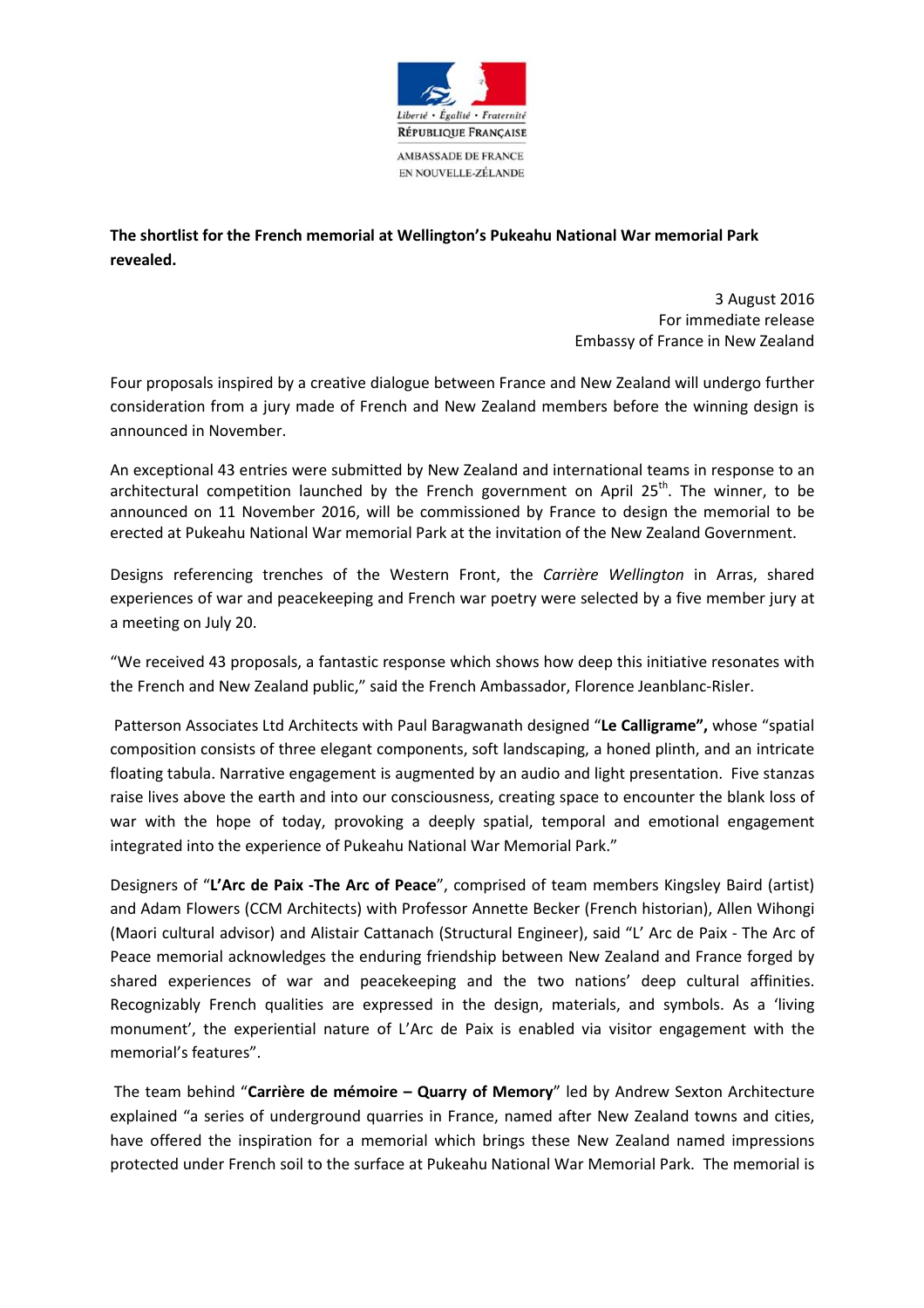to be experienced from any vantage point, and seeks to encourage visitors to move around and through, inviting participation and exploration. The memorial aspires to have an enduring attachment to the French terrain".

The entry "**Les Fleurs Sauvages**", proposed by Richard Ainsworth, Amanda Bulman, Nick Denton, Hamish Moorhead, Jake Yocum, and Nicolas Zillio is based on the idea that "the memorial reflects on the bleakness of war, confronting the soldier's plight. The trench holds memories, of a shared life and death. The beauty and fragility of the materials commemorate the human bonds that write this history. The visitor is allowed a glimpse into this space: they are invited to occupy it".

Images from the proposals are available here: bit.ly/frenchmemorialfinalists

The finalists' proposals will be exhibited to the public at the Great War Exhibition in the former Dominion Museum, Wellington,) between mid-October and mid-November 2016 (exact dates to be advised).

Ambassador of France to New Zealand Florence Jeanblanc-Risler, New Zealand Registered Architect Stuart Gardyne, French Ministry of Defence Director for Remembrance, Archives and Military Heritage Myriam Achari, France/New Zealand Friendship Fund board member and former New Zealand Ambassador to France Sarah Dennis and Member of the French First World War Centenary Commission's Scientific Committee Professor Yves Le Maner considered the entries.

The shortlisted concept proposals must now be developed. The winning team will have a budget of \$570,000 to complete the memorial, which will be built in 2017 and inaugurated in 2018.

The Ambassador, Florence Jeanblanc-Risler, says "The shared sacrifices of New Zealand and French soldiers left behind a strong foundation on which we have kept building our friendship to this day. For France, this memorial represents an opportunity to further unite our countries by giving our shared memories a material form. The projects themselves have also generated some impressive collaboration between the joint French and New Zealand team members."

Stuart Gardyne says "The four shortlisted submissions reflect the diversity of design solutions entered. Each one demonstrates a very different and unique approach to remembrance and the memorial typology".

All the teams included New Zealand registered architects. New Zealand Institute of Architects chief executive, Teena Hale-Pennington, says

"We are delighted to be collaborating with the French Embassy on this design competition and have been very impressed with the strong interest in the competition and the quality of entries. Design competitions are a way of recognising that architecture matters. They can provide a mechanism for architects to illustrate the value and creativity they can contribute to an important project. In this case, the many teams that responded have shown how, in different ways, strands of history and culture can be woven into a cohesive design response."

The competition is endorsed by the New Zealand Institute of Architects and takes place in close collaboration with the Ministry for Culture and Heritage and the Wellington City Council. The French Embassy in New Zealand is extremely grateful to these partners for their support and guidance, as